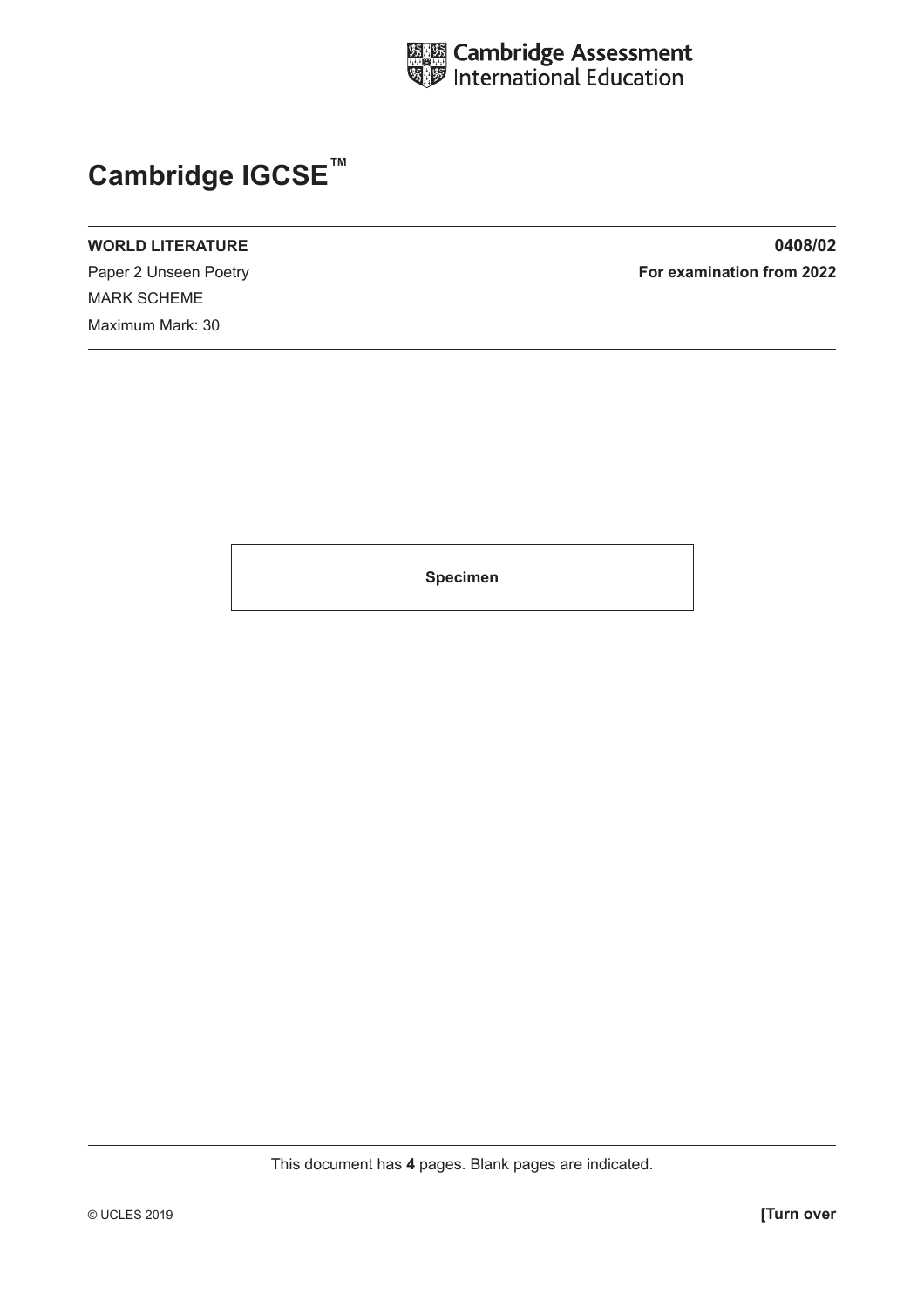### **Generic Marking Principles**

These general marking principles must be applied by all examiners when marking candidate answers. They should be applied alongside the specific content of the mark scheme or generic level descriptors for a question. Each question paper and mark scheme will also comply with these marking principles.

GENERIC MARKING PRINCIPLE 1:

Marks must be awarded in line with:

- the specific content of the mark scheme or the generic level descriptors for the question
- the specific skills defined in the mark scheme or in the generic level descriptors for the question
- the standard of response required by a candidate as exemplified by the standardisation scripts.

GENERIC MARKING PRINCIPLE 2:

Marks awarded are always **whole marks** (not half marks, or other fractions).

GENERIC MARKING PRINCIPLE 3:

Marks must be awarded **positively**:

- marks are awarded for correct/valid answers, as defined in the mark scheme. However, credit is given for valid answers which go beyond the scope of the syllabus and mark scheme, referring to your Team Leader as appropriate
- marks are awarded when candidates clearly demonstrate what they know and can do
- marks are not deducted for errors
- marks are not deducted for omissions
- answers should only be judged on the quality of spelling, punctuation and grammar when these features are specifically assessed by the question as indicated by the mark scheme. The meaning, however, should be unambiguous.

GENERIC MARKING PRINCIPLE 4:

Rules must be applied consistently e.g. in situations where candidates have not followed instructions or in the application of generic level descriptors.

GENERIC MARKING PRINCIPLE 5:

Marks should be awarded using the full range of marks defined in the mark scheme for the question (however; the use of the full mark range may be limited according to the quality of the candidate responses seen).

GENERIC MARKING PRINCIPLE 6:

Marks awarded are based solely on the requirements as defined in the mark scheme. Marks should not be awarded with grade thresholds or grade descriptors in mind.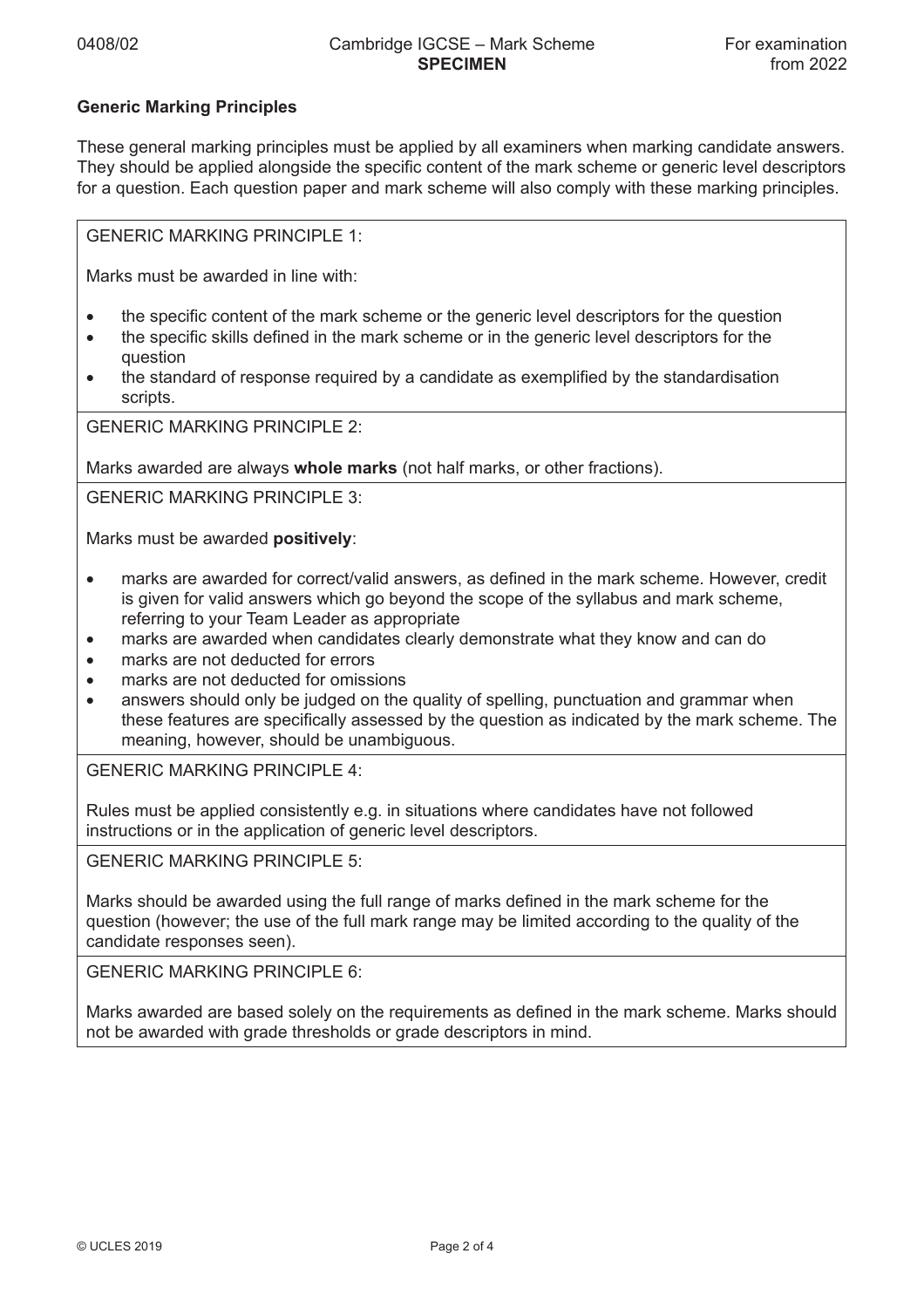#### **World Literature specific marking instructions**

Candidates are required to answer **two** questions in total.

Each answer is marked out of 15.

#### **Using the mark levels**

Use the generic mark scheme levels to find the mark. Place the answer in a level first. Look for the 'best fit' of the answer into a level. An answer needs to show evidence of most but not necessarily ALL of the qualities described in a level, in order to be placed in that level. Then award a mark for the relative position of the answer within the level.

Candidates may address the question in many different ways; there is no one required answer or approach. Do not penalise answers for leaving out a particular focus. Reward what is there, showing what you are rewarding in your comments.

Consider all strands and weigh up the performance as a whole in placing the answer in a level, then show that you have done so in the summative comment.

#### **Assessment objectives**

All assessment objectives are equally weighted, and all are considered in assessing each response.

| AO1             | Show detailed knowledge of the content of literary texts in the three main forms (poetry,<br>prose and drama), supported by reference to the text.          |
|-----------------|-------------------------------------------------------------------------------------------------------------------------------------------------------------|
| AO2             | Understand the meanings of literary texts and their contexts, and explore texts beyond<br>surface meanings to show deeper awareness of ideas and attitudes. |
| AO <sub>3</sub> | Recognise and appreciate ways in which writers use language, structure and form to create<br>and shape meanings and effects.                                |
| AO4             | Communicate a sensitive and informed personal response to literary texts.                                                                                   |